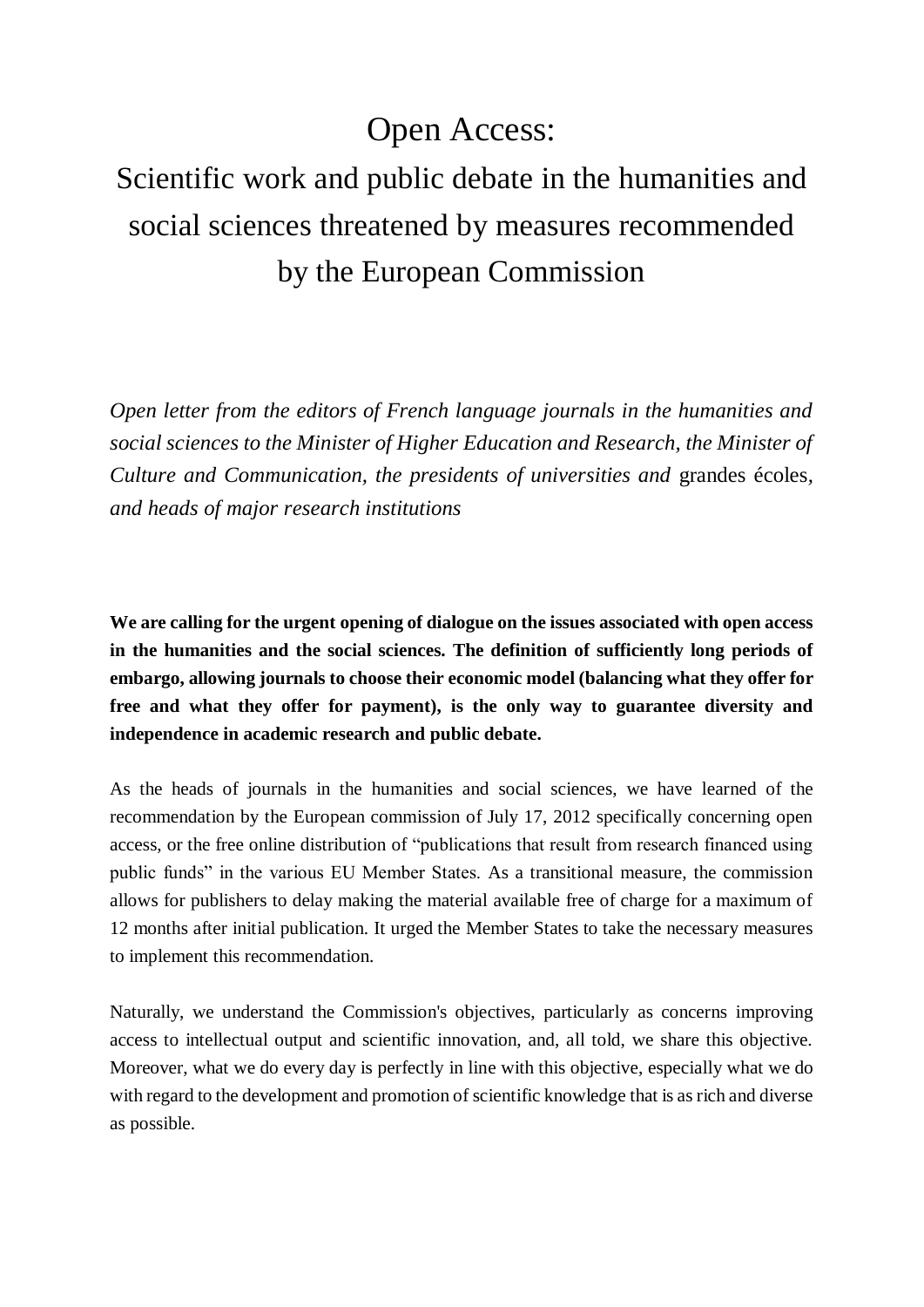We are nevertheless concerned about the conditions for applying to the humanities and social sciences a text that was compiled to remediate problems in the natural sciences. We are particularly concerned by the consequences that could arise from the establishment of a national regime, or centrally coordinated institution by institution, that would oblige academics and researchers to distribute their publications free of charge via openly accessible online archives after a very short period of embargo.

In line with the French Association for the Information Industry (GFII), we would like to recall the fact that *publication is not the same as editing*. Editing academic texts requires selecting them, improving them, and validating them via regular exchange with the authors. It involves compiling special reports and themed issues, correcting and formatting proofs, printing and distributing the texts and/or putting them online on high-value platforms (in particular enriching texts with hyperlinks and widely distributing the meta-data), and then marketing them. This also requires putting forward new subjects for research, gathering or locating young authors, and participating in the international exchange of ideas. These activities and services to the community and to the public all come with a corresponding cost, and unless this cost can be recovered, it would endanger our ability to continue to provide high-quality publications.

We are afraid that the embargo proposed by the Commission – delaying free distribution of material for 12 months after paper or electronic publication – will prove to be completely insufficient for maintaining a large number of academic journals in the fields of the humanities and social sciences, where publication is only economically viable over a longer period. These journals also serve an important function in public debates, and we believe that, in addition to income from academic sources, the other areas of knowledge publication in the humanities and social sciences – specifically opinion and debate publications – could also be threatened by the measure, as their authors are very often also paid from public funds.

We therefore fear that these measures as recommended by the Commission will quickly prove to be counterproductive; that they will lead to a deterioration in the quality of publications in the humanities and social sciences and to an impoverishment of intellectual debate, undermining the diversity that is so essential to the publishing landscape and limiting the independence of authors.

Research on tools and methods for improving the visibility and circulation of publications in the humanities and social sciences lies at the heart of our work, and we are constantly working on expanding their distribution, particularly by taking advantage of the opportunities created by developments in digital publishing. Although we are extremely skeptical of the relevance to our disciplines of the "author-pays" model, we are prepared to study the possibility of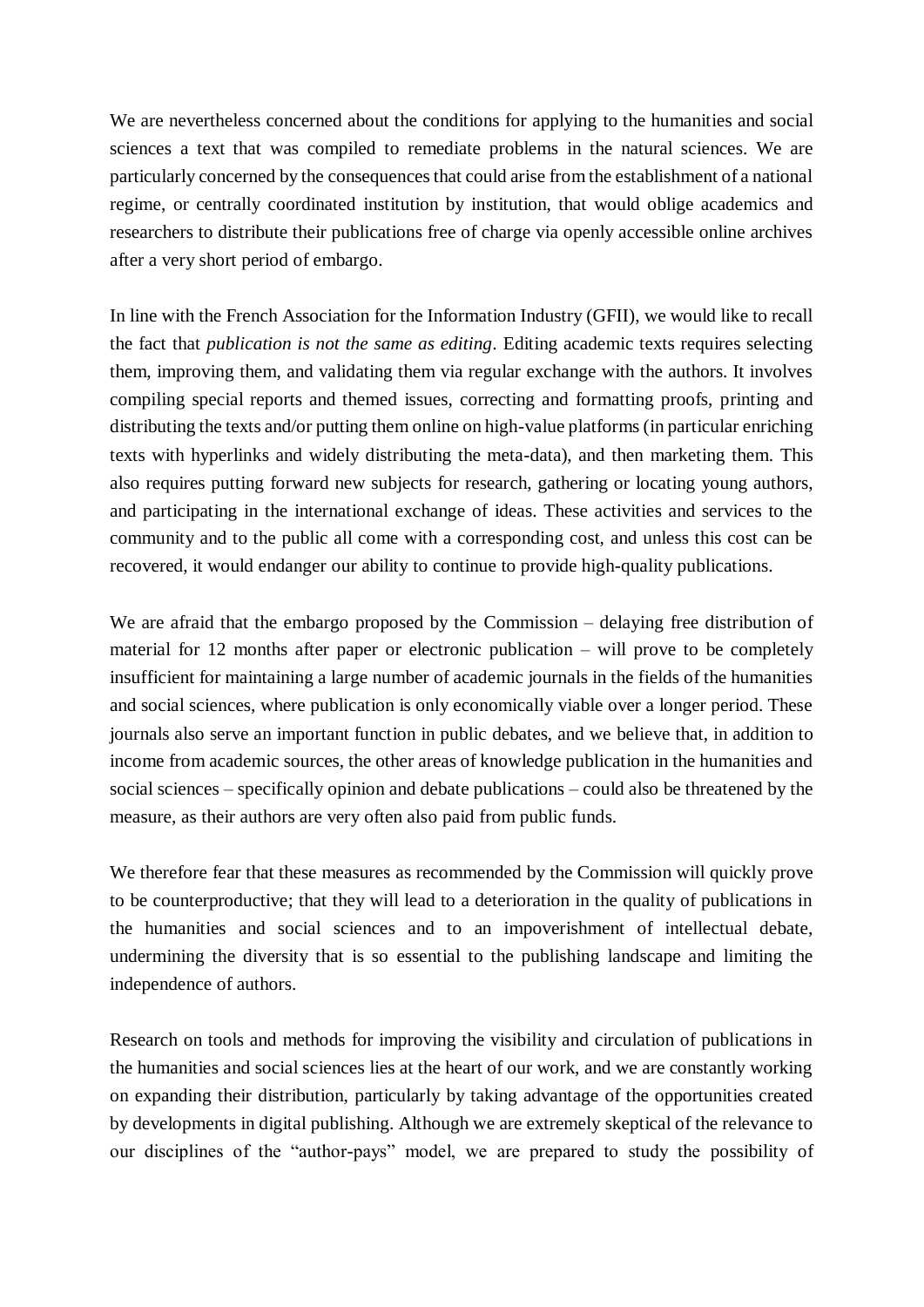alternative financing models. However, we consider these models to still be at an experimental stage, and believe that it is unlikely that any single model could prove suitable for the situation of the various types of publications in the humanities and social sciences.

In any case, we would like to draw the attention of those responsible for this matter at the Ministry of Higher Education and Research, the Ministry of Culture and Communication, and the heads of universities and research institutions to the irreversible nature of the decisions that they have to take. We therefore urge caution in this matter, as it is clear that the implications of the measures recommended by the European Commission have not yet been fully explored.

**Consequently, we urgently call for an independent impact assessment to be carried out on these matters. This study should take into account the specificities of the humanities and social sciences and of publications in French. We also expect without delay the opening of a genuine dialogue on these issues between the above-mentioned state actors, researcher organizations, scholarly organizations, the heads of journals in the humanities and social sciences, and editors.**

## **List of the first 127 signatories (last updated on June 5, 2013)**

*@GRH* (the editorial committee)

*Actes de la recherche en sciences sociales* (the editorial committee)

*Annales. Histoire, sciences sociales* (the editorial committee)

*Annales de Normandie* (the editorial committee)

*Annales historiques de la Révolution française* (the editorial committee)

*L'Année balzacienne* (the editorial board)

*L'Année sociologique* (Pierre Demeulenaere, editorial committee's president)

*L'Archéologie industrielle en France* (the editorial committee)

*Archipel* (the editorial committee)

*Archives juives* (Catherine Nicault, chief editor)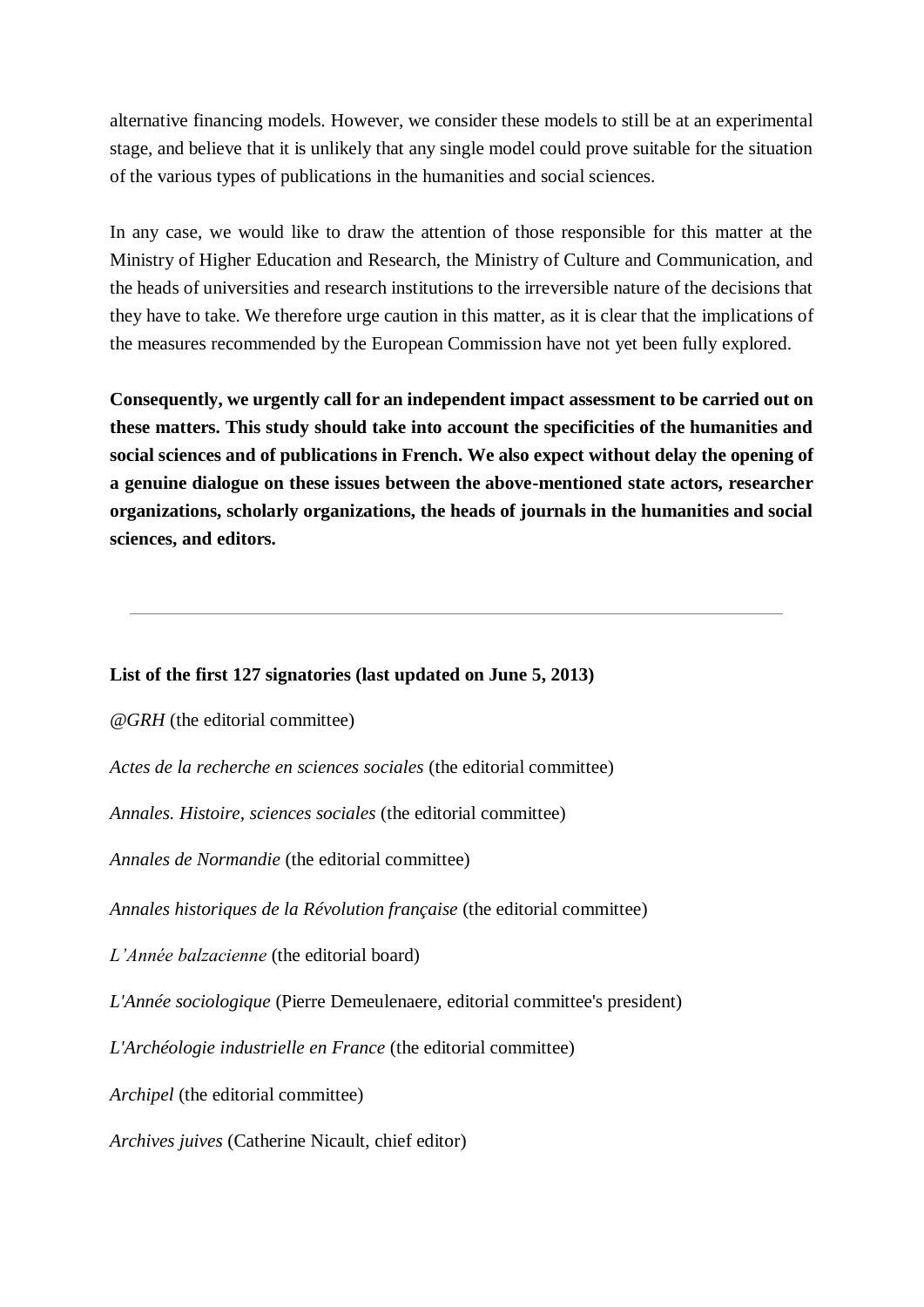*Bulletin de l'institut Pierre Renouvin* (Antoine Marès, chief editor) *Bulletin de psychologie* (the editorial committee) *Cahiers de psychologie clinique* (the editorial committee) *Cahiers du genre* (the editorial board) *Cahiers Jaurès* (the editorial committee) *Carrefours de l'éducation* (the editorial committee) *Commentaire* (the editorial committee) *Communication et langages* (Jean-Louis Soubret, publication director) *Communication et organisation* (Valérie Carayol, publication director) *Confluences Méditerranée* (the editorial committee) *Connexions* (the editorial committee) *Critique* (editorial board) *Critique internationale* (the editorial committee) *Déviance et société* (the editorial board) *Dialogues d'histoire ancienne* (the editorial board) *Diogène* (Maurice Aymard et Luca M. Scarantino, chief editors) *Documentaliste – Sciences de l'information* (the editorial board) *Education comparée* (Régis Malet, chief editor) *Éducation et sociétés* (Jean-Louis Derouet, chief editor) *Éducation permanente* (the editorial committee) *Les Enjeux de l'information et de la communication* (the editorial board) *Entreprendre et innover* (the editorial committee) *Entreprises et histoire* (the editorial committee)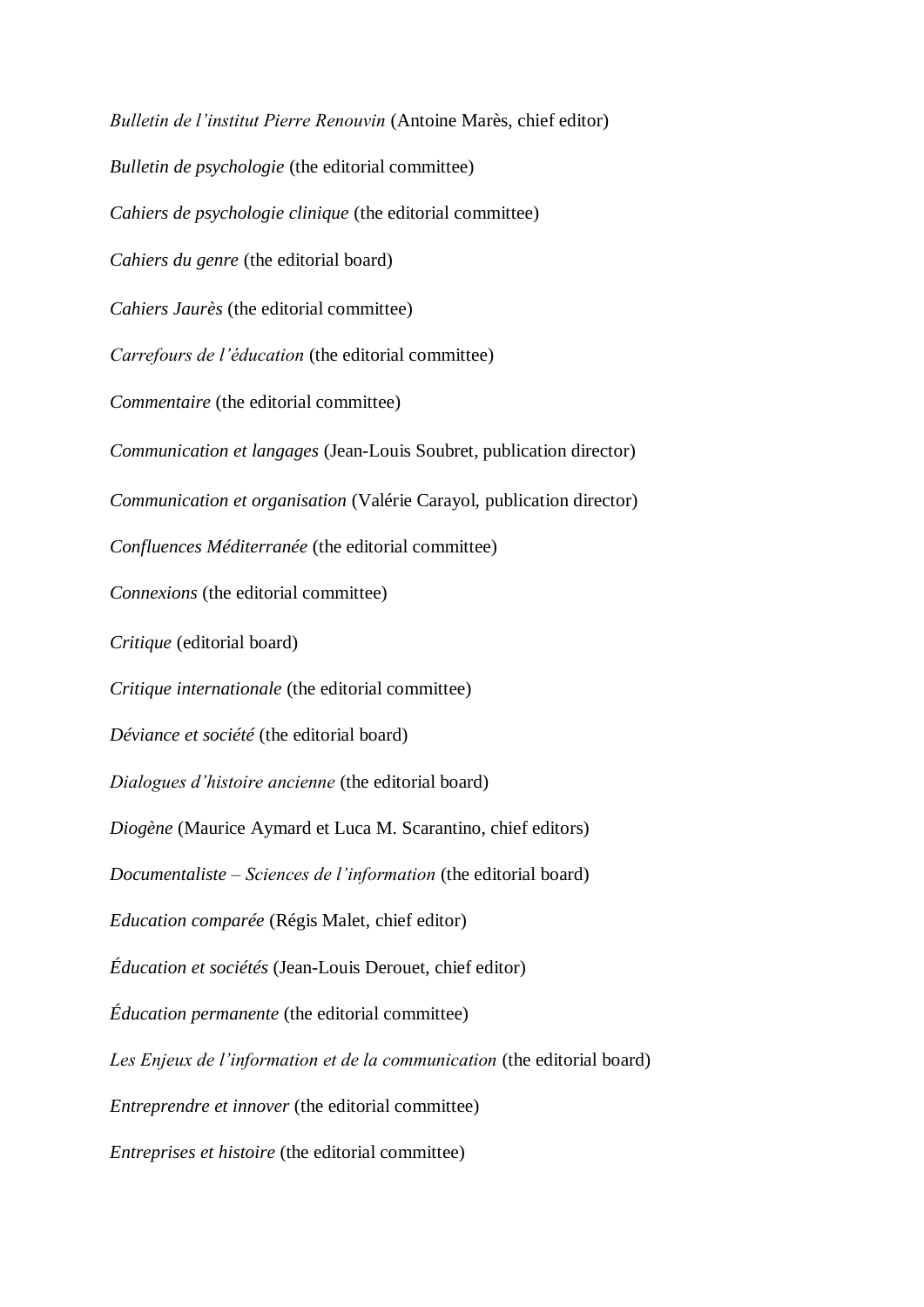*Espaces et sociétés* (the editorial committee) *Esprit* (Marc-Olivier Padis, chief editor) *Ethnologie française* (the editorial board) *L'Evolution psychiatrique* (Richard Rechtman, chief editor) *L'Expansion Management Review* (the editorial committee) *Flux* (the editorial board) *Gérer et comprendre* (Michel Berry, chief editor) *Gérontologie et société* (Françoise Forette, publication director) *Gestalt* (the editorial board) *Gouvernement et action publique* (the editorial committee) *Guerres mondiales et conflits contemporains* (the editorial committee) *Hérodote* (the editorial committee) *Histoire et sociétés rurales* (the editorial committee) *Innovations* (the editorial committee) *Jeunes et medias* (Laurence Corroy, publication director) *Journal de la psychanalyse de l'enfant* (the editorial board) *Journal des africanistes* (the editorial committee) *Le Journal des anthropologues* (the editorial committee) *Journal de la société des océanistes* (the editorial committee) *La Lettre de l'enfance et de l'adolescence* (the editorial board) *La linguistique* (the editorial committee) *Langage et société* (Josiane Boutet, publication director) *Littératures classiques* (the editorial board)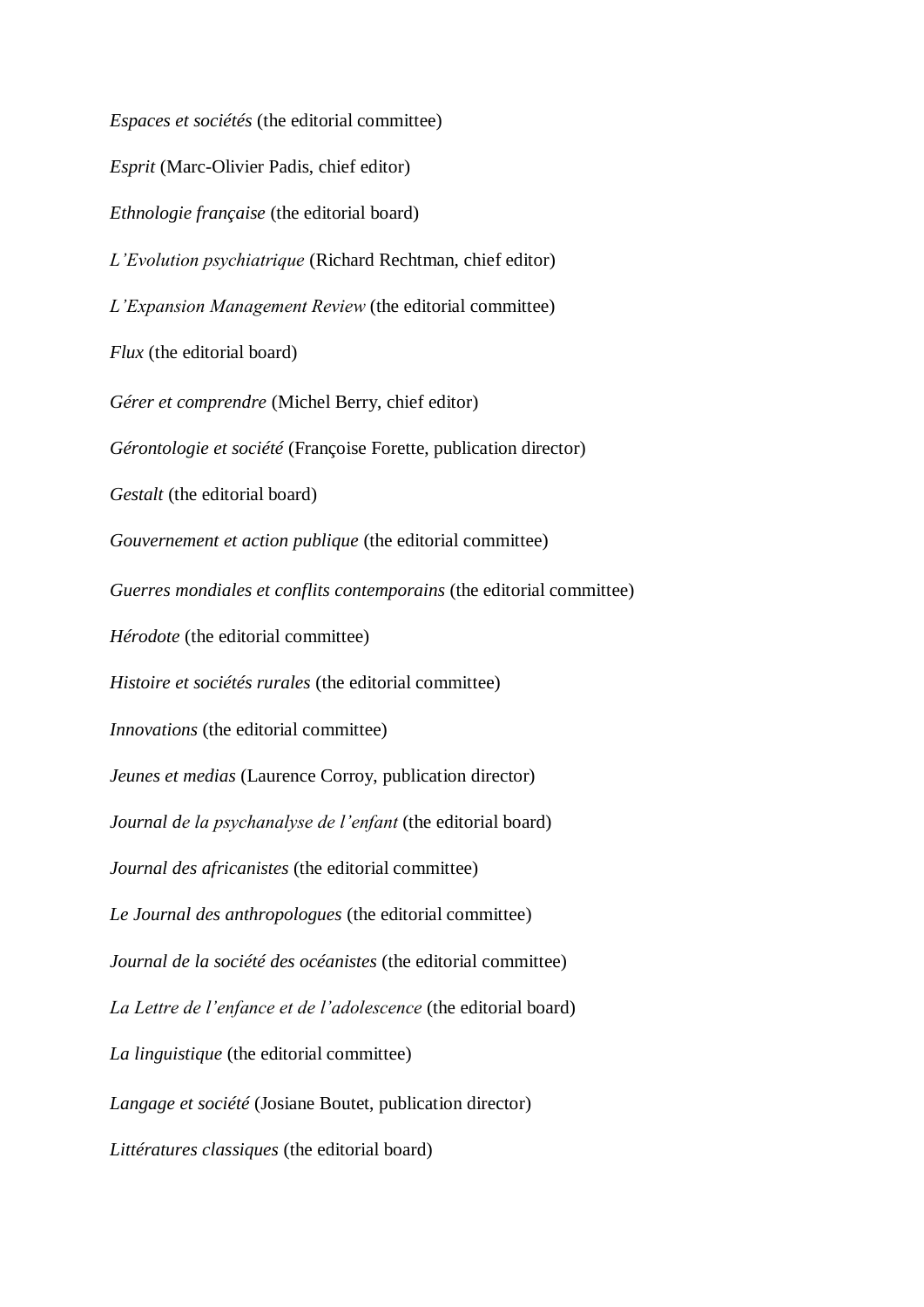*Management & Avenir* (the editorial committee) *Marché et organisations* (the editorial committee) *Matériaux pour l'histoire de notre temps* (Association des amis de la BDIC) *Médiévales* (the editorial committee) *Médium* (the editorial board) *Mil neuf cent, Revue d'histoire intellectuelle* (the editorial committee) *Monde(s). Histoire, espaces, relations* (the editorial board) *Mondes en développement* (the editorial committee) *Mots. Les langages du politique* (the editorial board) *Mouvements* (the editorial committee) *Négociations* (the editorial committee) *Noesis* (the editorial committee) *Nordic Historical Review* (the editorial board) *Nouvelle revue d'esthétique* (Carole Talon-Hugon, publication director) *Nouvelle revue de psychosociologie* (the editorial board) *Parlement[s], revue d'histoire politique* (the editorial committee) *Perspectives chinoises* (the editorial committee) *Poétique* (the editorial committee) *Pôle sud* (the editorial committee) *Politix* (the editorial committee) *Population et avenir* (the editorial committee) *Projet* (the editorial committee) *La Psychiatrie de l'enfant* (the editorial committee)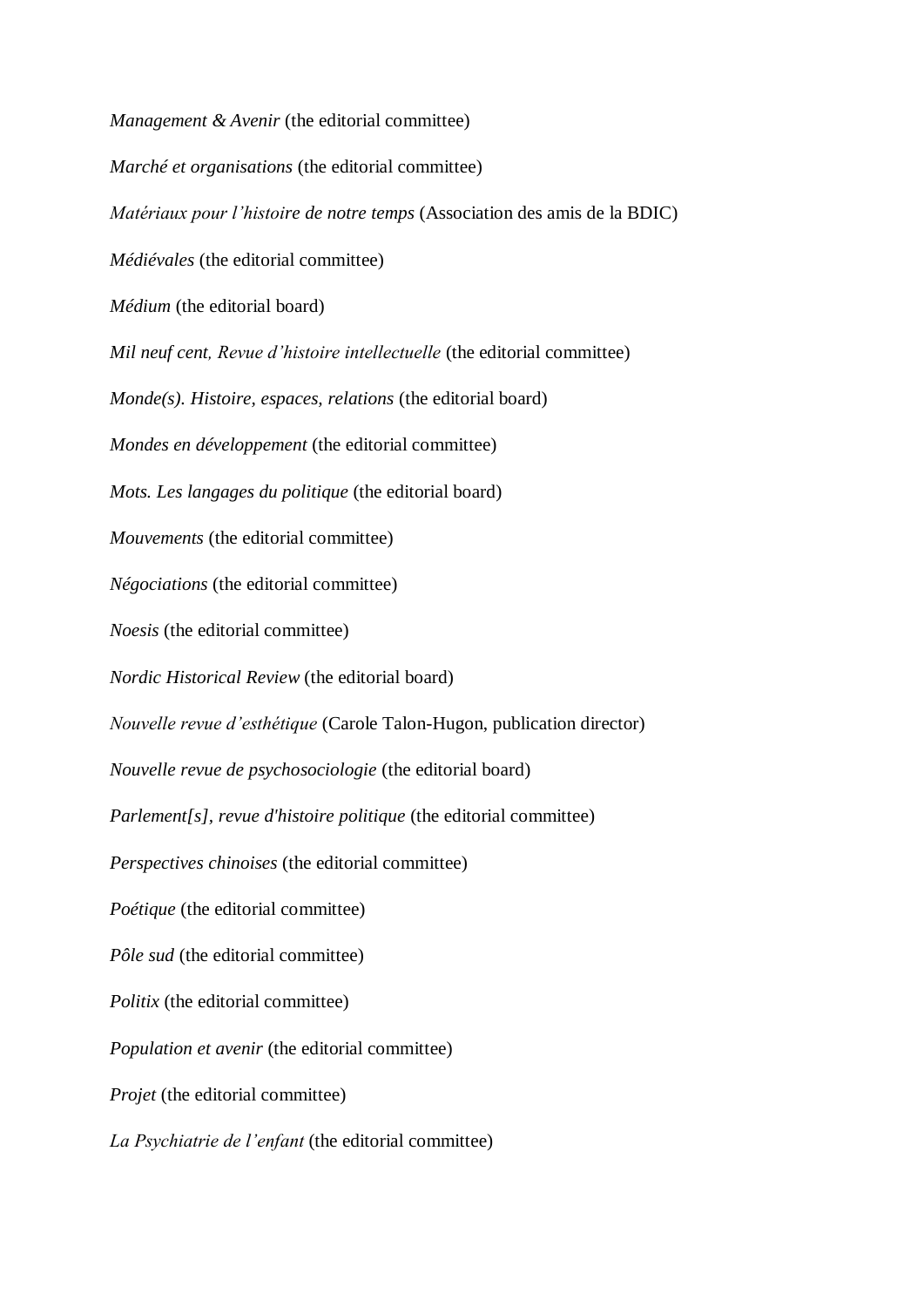*Psychologie clinique et projective* (the editorial board) *Psychotropes* (the editorial board) *Raisons politiques* (the editorial committee) *Recherche et formation* (the editorial board) *Recherches en didactiques* (the editorial board) *Regards sur l'économie allemande* (René Lasserre, editorial committee's president) *Relations internationales* (Antoine Marès, editorial committee's president) *Repères, cahier de danse* (the editorial board) *Réseaux* (the editorial committee) *Revue archéologique* (the editorial board) *Revue d'économie industrielle* (Richard Arena, publication director) *Revue d'histoire des sciences humaines* (the editorial committee) *Revue d'histoire du XIX<sup>e</sup>siècle* (the editorial committee) *Revue d'histoire littéraire de la France* (the editorial committee) *Revue d'histoire littéraire de la France* (the editorial board) *Revue d'histoire moderne et contemporaine* (the editorial committee) *Revue de l'entrepreneuriat* (Didier Chabaud, publication director) *Revue de l'histoire des religions* (Charles Amiel, publication director) *Revue de philologie, de littérature et d'histoire anciennes* (Michel Casevitz et Philippe Moreau, directors) *Revue de psychothérapie psychanalytique de groupe* (the editorial committee) *Revue de synthèse* (Éric Brian, publication director)

*Revue des études grecques* (the editorial board)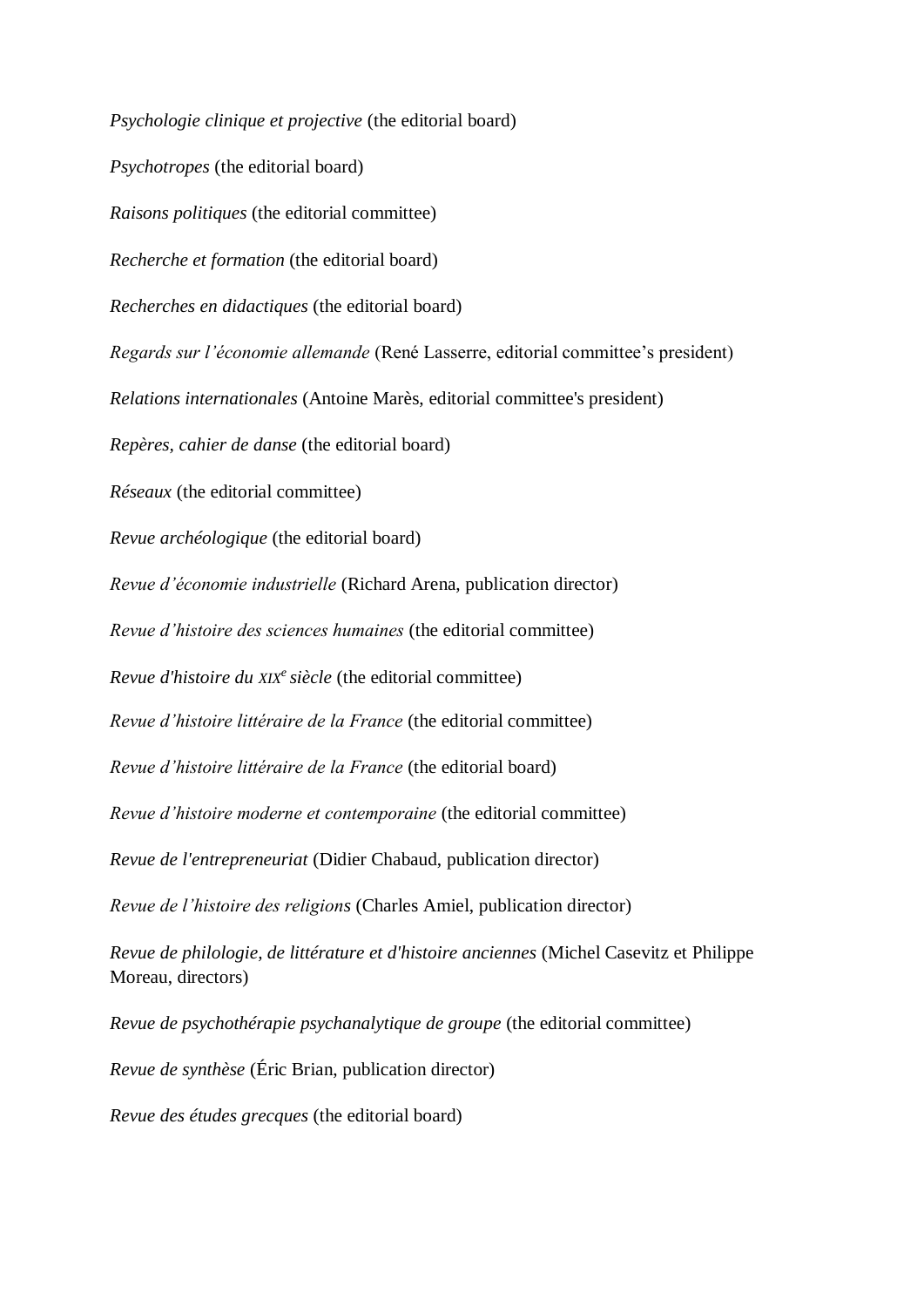*Revue du MAUSS* (Alain Caillé, publication director)

*Revue européenne des migrations internationales* (the editorial committee) *Revue européenne des sciences sociales* (the editorial committee) *Revue française de droit constitutionnel* (Didier Maus, editorial committee's president) *Revue française de linguistique appliquée* (Hélène Huot, publication director) *Revue française de pédagogie* (Laurent Cosnefroy et Jean-Yves Rochex, chief editors) *Revue française de psychanalyse* (the editorial committee) *Revue française de science politique* (the editorial committee) *Revue française de socio-économie* (the editorial committee) *Revue historique* (the editorial board) *La revue internationale de l'éducation familiale* (the editorial committee) *Revue philosophique* (the editorial committee) *Revue politique européenne* (the editorial committee) *Romantisme* (the editorial committee) *Santé publique* (François Alla, chief editor) *Social Science Information sur les sciences sociales* (Anne Rocha Perazzo, chief editor) *Sociétés* (the editorial board) *Sociétés contemporaines* (the editorial committee) *Sociologie du travail* (Didier Demazière, publication director) *Sociologies pratiques* (the editorial committee) *Staps* (the editorial board) *Techniques & culture* (Frédéric Joulian, chief editor) *Télévision* (the editorial committee)